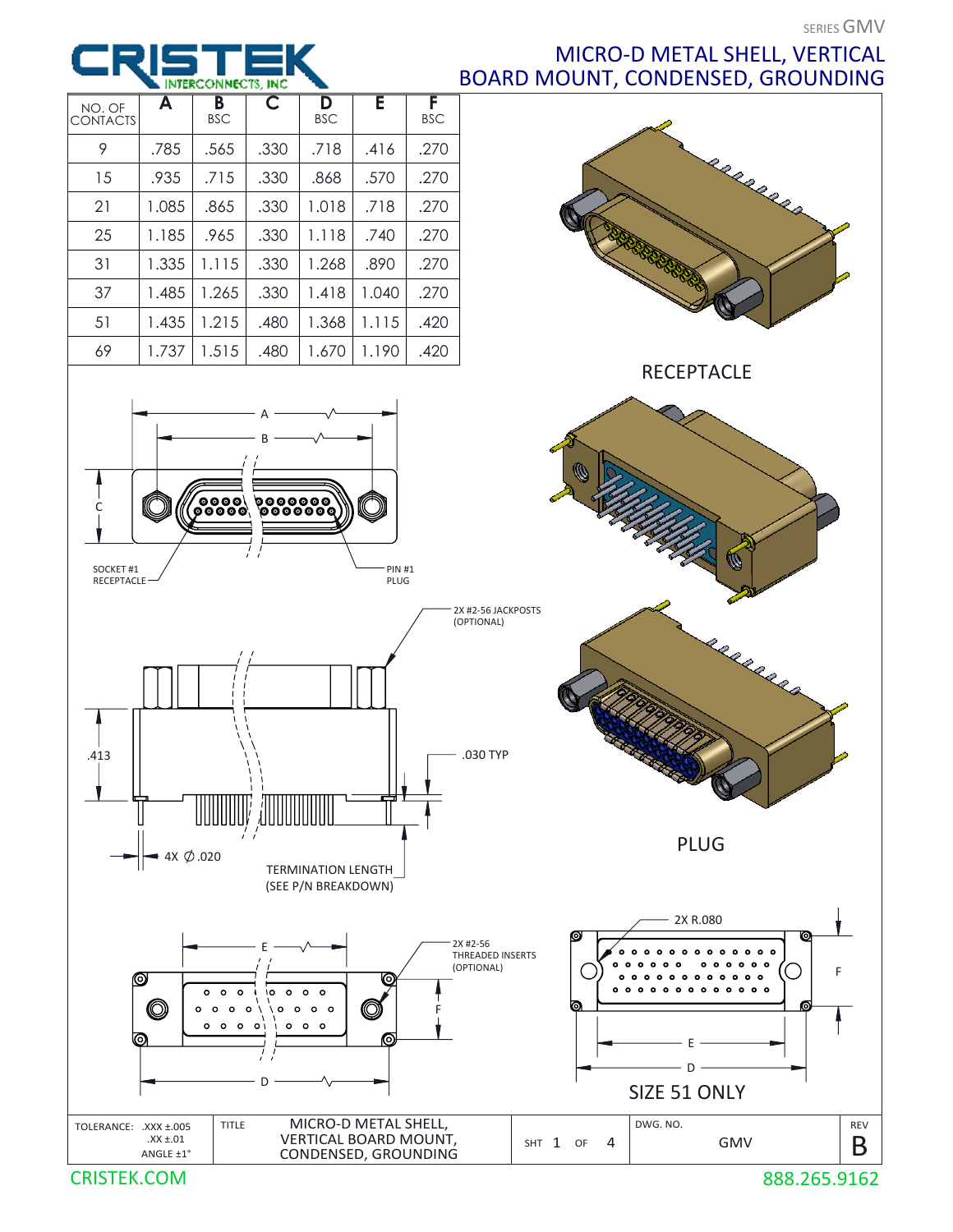

## MICRO-D METAL SHELL, VERTICAL BOARD MOUNT, CONDENSED, GROUNDING

SERIES GMV

|                                                                                                                                                                                                                                                                                                                                                                                                                                                                                                                                                                                                                                                                                                                                                                                                                                    | $GMV-X XXX - X X X - EMI$ |                                                                                                                                                                             |            |
|------------------------------------------------------------------------------------------------------------------------------------------------------------------------------------------------------------------------------------------------------------------------------------------------------------------------------------------------------------------------------------------------------------------------------------------------------------------------------------------------------------------------------------------------------------------------------------------------------------------------------------------------------------------------------------------------------------------------------------------------------------------------------------------------------------------------------------|---------------------------|-----------------------------------------------------------------------------------------------------------------------------------------------------------------------------|------------|
| <b>METAL MICRO-D VERTICAL</b><br>BOARD MOUNT CONDENSED GROUNDING                                                                                                                                                                                                                                                                                                                                                                                                                                                                                                                                                                                                                                                                                                                                                                   |                           |                                                                                                                                                                             |            |
| GENDER -<br>1 = RECEPTACLE, SOCKET CONTACTS<br>2 = PLUG, PIN CONTACTS                                                                                                                                                                                                                                                                                                                                                                                                                                                                                                                                                                                                                                                                                                                                                              |                           |                                                                                                                                                                             |            |
| NUMBER OF CONTACTS<br>009 025 051<br>015 031 069<br>021 037                                                                                                                                                                                                                                                                                                                                                                                                                                                                                                                                                                                                                                                                                                                                                                        |                           |                                                                                                                                                                             |            |
| HARDWARE -<br>FLANGE MTN. HOLES/BOARD MOUNT MNT HOLES<br>$0 = \emptyset$ .094 HOLE THRU<br>1 = 2-56 JACKPOST / $\varnothing$ .094<br>2 = 2-56 JACKPOST / 2-56 INSERT<br>3 = 2-56 INSERT / 2-56 INSERT                                                                                                                                                                                                                                                                                                                                                                                                                                                                                                                                                                                                                              |                           |                                                                                                                                                                             |            |
| <b>SHELL FINISH</b><br>ALUMINUM<br>$A = CADMIUM$<br>$B = NICKEL$<br>$G = GOLD$<br><b>STAINLESS STEEL</b><br>$P = PASSIVATED$                                                                                                                                                                                                                                                                                                                                                                                                                                                                                                                                                                                                                                                                                                       |                           |                                                                                                                                                                             |            |
| <b>TERMINATIONS</b><br>$1 = .109 \pm .015$<br>$2 = .140 \pm .015$<br>ALL 24 AWG (.020 DIA)<br>$3 = .172 \pm .015$<br>HOT SOLDER DIPPED<br>$4 = .190 \pm .015$<br>$5 = .250 \pm .015$                                                                                                                                                                                                                                                                                                                                                                                                                                                                                                                                                                                                                                               |                           |                                                                                                                                                                             |            |
| EMI SPRINGS (PLUG ONLY) -<br>OMIT IF NOT USED                                                                                                                                                                                                                                                                                                                                                                                                                                                                                                                                                                                                                                                                                                                                                                                      |                           |                                                                                                                                                                             |            |
|                                                                                                                                                                                                                                                                                                                                                                                                                                                                                                                                                                                                                                                                                                                                                                                                                                    |                           |                                                                                                                                                                             |            |
| MATERIALS AND FINISHES ARE IAW MIL-DTL-83513<br>FOR DETAILS SEE MIL SPEC OR WWW.CRISTEK.COM                                                                                                                                                                                                                                                                                                                                                                                                                                                                                                                                                                                                                                                                                                                                        |                           |                                                                                                                                                                             |            |
| 1. MATERIALS:<br>3. SPECIFICATIONS:<br>SHELL - SEE OPTIONS ABOVE<br>CURRENT RATING ----------------- 3 AMPS MAX<br>INSULATOR/BACKSHELL - GLASS FILLED THERMOPLASTIC TEMPERATURE RATING --------- - 55° C TO +125° C<br>PIN/SOCKET CONTACT - COPPER ALLOY<br>INSULATION RESISTANCE ------- 5000 MEGOHMS MIN<br><b>GROUND PINS - BRASS</b><br>DWV AT SEA LEVEL --------------- 600 VAC<br>INTERFACIAL SEAL - FLUOROSILICONE BLEND<br>DWV AT 70,000 FT ALTITUDE -- 150 VAC<br>HARDWARE - STAINLESS STEEL<br>CONTACT RESISTANCE ----------- 65 mV DROP MAX AT 2.5 AMPS<br>CONTACT RETENTION ------------ 5 lb MINIMUM AXIAL LOAD<br>2. FINISH:<br>ENGAGEMENT FORCE ------------- 6 oz MAX<br>SEPARATION FORCE -------------- 0.5 oz MIN<br>SHELL - SEE OPTIONS ABOVE<br>PIN/SOCKET CONTACT - GOLD OVER NICKEL<br>HARDWARE - PASSIVATED |                           | 4. ADDITIONAL INFORMATION:<br>DESIGN AND PERFORMANCE IN GENERAL<br>ACCORDANCE WITH M83513 WHERE APPLICABLE.<br><b>CONTACT CRISTEK FOR ROHS AND OTHER</b><br>CONFIGURATIONS. |            |
| GROUND PINS - SOLDER DIPPED<br>MICRO-D METAL SHELL,<br><b>TITLE</b><br>TOLERANCE: .XXX ±.005                                                                                                                                                                                                                                                                                                                                                                                                                                                                                                                                                                                                                                                                                                                                       |                           | DWG. NO.                                                                                                                                                                    | <b>REV</b> |
| VERTICAL BOARD MOUNT,<br>$XX \pm .01$<br>CONDENSED, GROUNDING<br>ANGLE ±1°                                                                                                                                                                                                                                                                                                                                                                                                                                                                                                                                                                                                                                                                                                                                                         | SHT 2<br>4<br>OF          | GMV                                                                                                                                                                         | Β          |
| <b>CRISTEK.COM</b>                                                                                                                                                                                                                                                                                                                                                                                                                                                                                                                                                                                                                                                                                                                                                                                                                 |                           | 888.265.9162                                                                                                                                                                |            |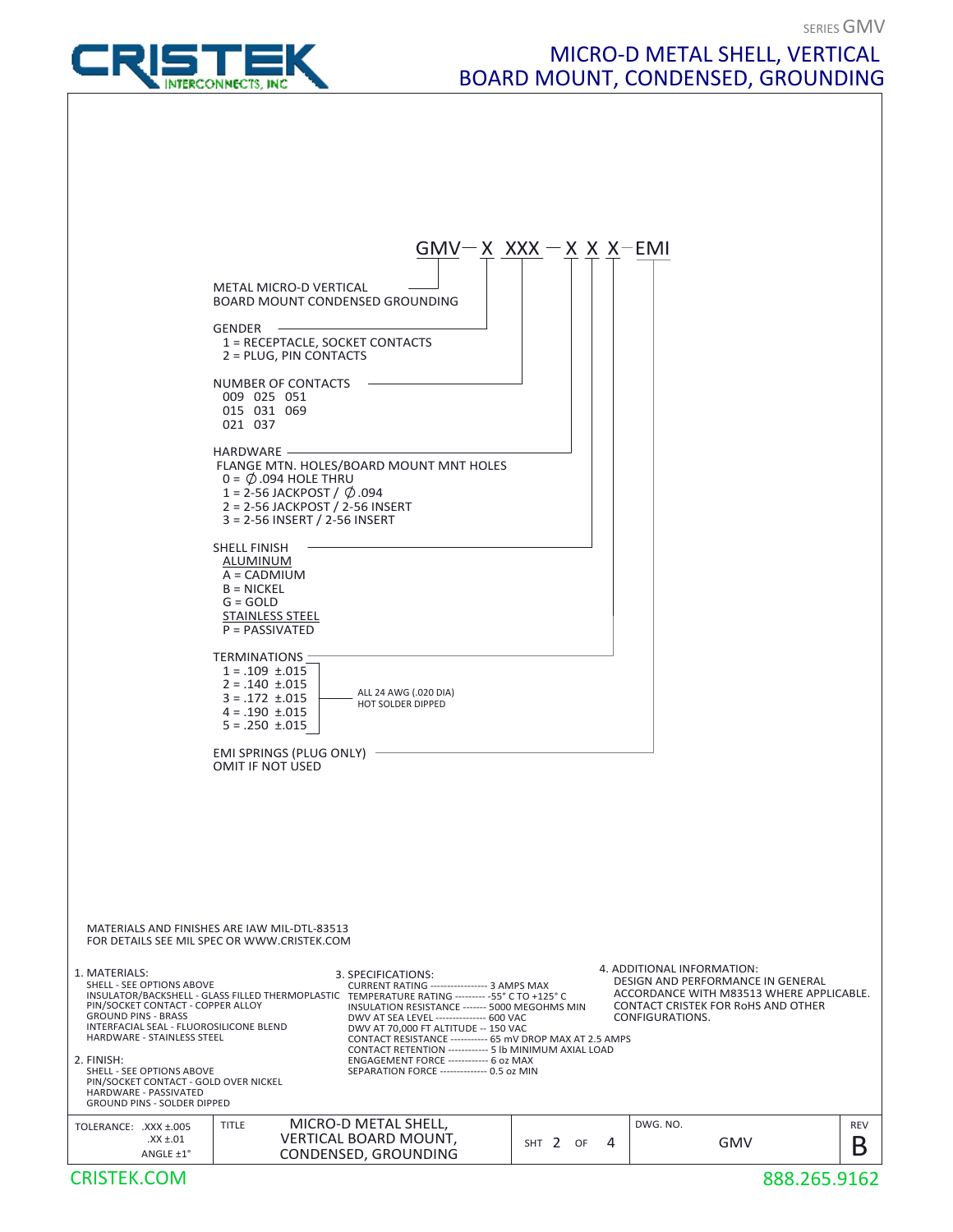

## MICRO-D METAL SHELL, VERTICAL BOARD MOUNT, CONDENSED, GROUNDING

SERIES GMV



888.265.9162